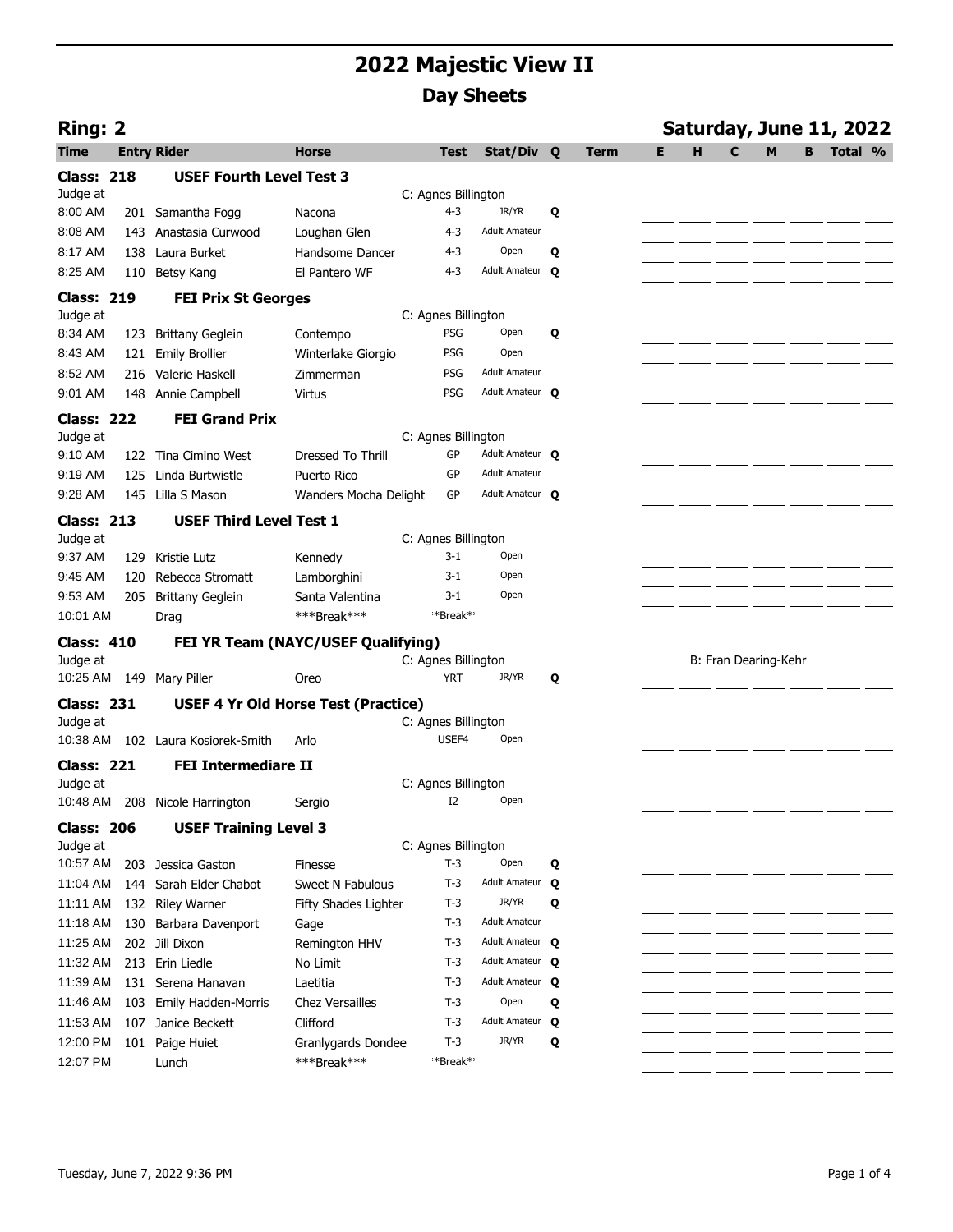|                   | Ring: 2 |                                   |                        |                      |                      |   |             |   | Saturday, June 11, 2022 |   |   |   |         |  |  |  |  |
|-------------------|---------|-----------------------------------|------------------------|----------------------|----------------------|---|-------------|---|-------------------------|---|---|---|---------|--|--|--|--|
| <b>Time</b>       |         | <b>Entry Rider</b>                | <b>Horse</b>           | <b>Test</b>          | Stat/Div Q           |   | <b>Term</b> | Е | H                       | C | M | B | Total % |  |  |  |  |
| <b>Class: 224</b> |         | <b>USDF Freestyle (Tr - 4th)</b>  |                        |                      |                      |   |             |   |                         |   |   |   |         |  |  |  |  |
| Judge at          |         |                                   |                        | C: Agnes Billington  |                      |   |             |   |                         |   |   |   |         |  |  |  |  |
| 12:55 PM          |         | 108 Josefine Parada               | Phantom Knight         | FS1                  | JR/YR                | Q |             |   |                         |   |   |   |         |  |  |  |  |
| 1:04 PM           | 112     | Channing Seideman                 | Perla                  | FS1                  | Adult Amateur Q      |   |             |   |                         |   |   |   |         |  |  |  |  |
| 1:13 PM           | 113     | Kelli Mardell-Ziehm               | Don Draper             | FS3                  | Open                 | Q |             |   |                         |   |   |   |         |  |  |  |  |
| 1:22 PM           |         | 124 Meredith Long                 | Max Sinclair           | FS3                  | Open                 | Q |             |   |                         |   |   |   |         |  |  |  |  |
| <b>Class: 217</b> |         | <b>USEF Fourth Level Test 2</b>   |                        |                      |                      |   |             |   |                         |   |   |   |         |  |  |  |  |
| Judge at          |         |                                   |                        | C: Agnes Billington  |                      |   |             |   |                         |   |   |   |         |  |  |  |  |
| 1:31 PM           | 218     | Deborah Sillins                   | Dimitri EG             | $4 - 2$              | <b>Adult Amateur</b> |   |             |   |                         |   |   |   |         |  |  |  |  |
| <b>Class: 212</b> |         | <b>USEF Second Level Test 3</b>   |                        |                      |                      |   |             |   |                         |   |   |   |         |  |  |  |  |
| Judge at          |         |                                   |                        | C: Agnes Billington  |                      |   |             |   |                         |   |   |   |         |  |  |  |  |
| 1:39 PM           |         | 141 Julie Clarke                  | Lionel                 | $2 - 3$              | Adult Amateur Q      |   |             |   |                         |   |   |   |         |  |  |  |  |
| 1:47 PM           | 147     | Katherine Short                   | Don't Think Twice      | $2 - 3$              | Adult Amateur O      |   |             |   |                         |   |   |   |         |  |  |  |  |
| 1:55 PM           | 106     | Lori Cole                         | Icaro Mr               | $2 - 3$              | Adult Amateur O      |   |             |   |                         |   |   |   |         |  |  |  |  |
| <b>Class: 247</b> |         | <b>USEF Training Level 3 Pony</b> |                        |                      |                      |   |             |   |                         |   |   |   |         |  |  |  |  |
| Judge at          |         |                                   |                        | C: Agnes Billington  |                      |   |             |   |                         |   |   |   |         |  |  |  |  |
| 2:03 PM           | 127     | Lynda Mc Neely                    | Vashti                 | $T-3$                | <b>Adult Amateur</b> |   |             |   |                         |   |   |   |         |  |  |  |  |
| <b>Class: 207</b> |         | <b>USEF First Level Test 1</b>    |                        |                      |                      |   |             |   |                         |   |   |   |         |  |  |  |  |
| Judge at          |         |                                   |                        | C: Agnes Billington  |                      |   |             |   |                         |   |   |   |         |  |  |  |  |
| 2:10 PM           |         | 126 Christina Ellison             | Dance With Me MG       | $1 - 1$              | Open                 |   |             |   |                         |   |   |   |         |  |  |  |  |
| 2:17 PM           |         | <b>Break</b>                      | ***Break***            | *Break* <sup>*</sup> |                      |   |             |   |                         |   |   |   |         |  |  |  |  |
| 2:30 PM           | 130     | Barbara Davenport                 | Gage                   | $1 - 1$              | <b>Adult Amateur</b> |   |             |   |                         |   |   |   |         |  |  |  |  |
| 2:37 PM           | 214     | Matilda Westrich                  | Hawt Cocoa             | $1 - 1$              | JR/YR                |   |             |   |                         |   |   |   |         |  |  |  |  |
| 2:44 PM           | 133     | Erin Murphy                       | Niederzel              | $1 - 1$              | <b>Adult Amateur</b> |   |             |   |                         |   |   |   |         |  |  |  |  |
| 2:51 PM           | 212     | Marlene Doughman                  | Hamilton               | $1 - 1$              | <b>Adult Amateur</b> |   |             |   |                         |   |   |   |         |  |  |  |  |
| <b>Class: 227</b> |         | <b>USEF TOC</b>                   |                        |                      |                      |   |             |   |                         |   |   |   |         |  |  |  |  |
| Judge at          |         |                                   |                        | C: Agnes Billington  |                      |   |             |   |                         |   |   |   |         |  |  |  |  |
| 2:58 PM           | 207     | Jennifer Flory                    | Dali's Monarch         | $1 - 3$              | Open                 | Q |             |   |                         |   |   |   |         |  |  |  |  |
| 3:06 PM           | 213     | Erin Liedle                       | No Limit               | $T-3$                | Adult Amateur O      |   |             |   |                         |   |   |   |         |  |  |  |  |
| 3:13 PM           | 129     | Kristie Lutz                      | Kennedy                | $3-1$                | Open                 |   |             |   |                         |   |   |   |         |  |  |  |  |
| 3:21 PM           | 103     | <b>Emily Hadden-Morris</b>        | <b>Chez Versailles</b> | $T-3$                | Open                 | Q |             |   |                         |   |   |   |         |  |  |  |  |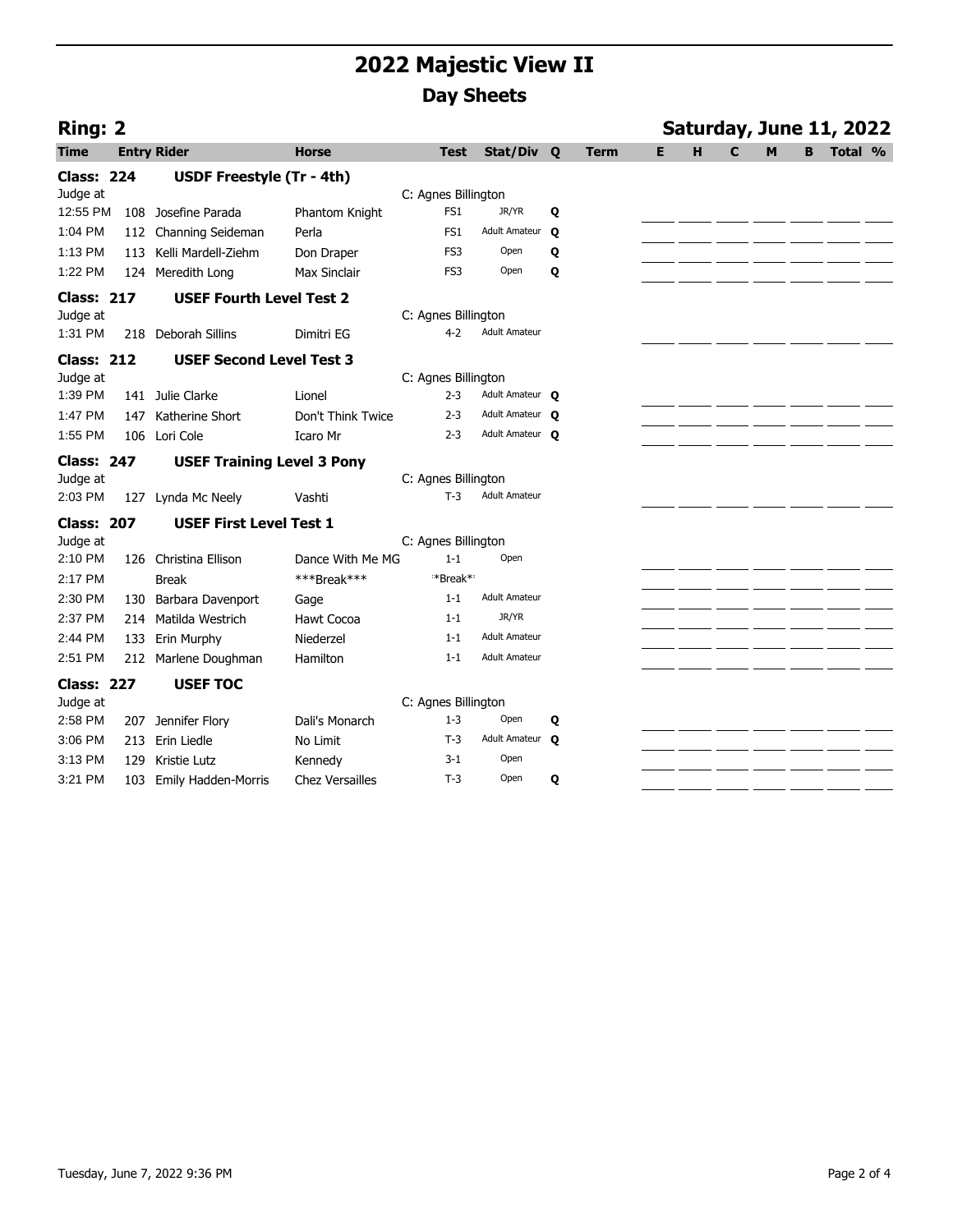| Ring: 3<br>Saturday, June 11, 2022 |     |                                                  |                                     |                      |                      |   |             |   |   |   |   |   |         |  |
|------------------------------------|-----|--------------------------------------------------|-------------------------------------|----------------------|----------------------|---|-------------|---|---|---|---|---|---------|--|
| <b>Time</b>                        |     | <b>Entry Rider</b>                               | <b>Horse</b>                        | <b>Test</b>          | Stat/Div Q           |   | <b>Term</b> | Е | H | C | M | B | Total % |  |
| <b>Class: 208</b>                  |     | <b>USEF First Level Test 2</b>                   |                                     |                      |                      |   |             |   |   |   |   |   |         |  |
| Judge at                           |     |                                                  |                                     | C: Fran Dearing-Kehr |                      |   |             |   |   |   |   |   |         |  |
| 8:00 AM                            | 133 | Erin Murphy                                      | Niederzel                           | $1 - 2$              | <b>Adult Amateur</b> |   |             |   |   |   |   |   |         |  |
| 8:07 AM                            | 119 | Christina Ellison                                | Fitzuarda                           | $1 - 2$              | Open                 |   |             |   |   |   |   |   |         |  |
| 8:15 AM                            | 137 | Linda Strine                                     | Epic Eastwood                       | $1 - 2$              | Open                 |   |             |   |   |   |   |   |         |  |
| 8:22 AM                            | 212 | Marlene Doughman                                 | Hamilton                            | $1 - 2$              | <b>Adult Amateur</b> |   |             |   |   |   |   |   |         |  |
| <b>Class: 201</b>                  |     | <b>USDF Intro A</b>                              |                                     |                      |                      |   |             |   |   |   |   |   |         |  |
| Judge at                           |     |                                                  |                                     | C: Fran Dearing-Kehr |                      |   |             |   |   |   |   |   |         |  |
| 8:30 AM                            | 116 | Janet Hadden                                     | Pippin Der Durze                    | ILA                  | <b>Adult Amateur</b> |   |             |   |   |   |   |   |         |  |
| <b>Class: 203</b>                  |     | <b>USDF Intro C</b>                              |                                     |                      |                      |   |             |   |   |   |   |   |         |  |
| Judge at                           |     |                                                  |                                     | C: Fran Dearing-Kehr |                      |   |             |   |   |   |   |   |         |  |
| 8:36 AM                            | 109 | Connie Patrick                                   | Kid Coosa                           | ILC                  | <b>Adult Amateur</b> |   |             |   |   |   |   |   |         |  |
| <b>Class: 246</b>                  |     | <b>USEF Training Level 2 Pony</b>                |                                     |                      |                      |   |             |   |   |   |   |   |         |  |
| Judge at                           |     |                                                  |                                     | C: Fran Dearing-Kehr |                      |   |             |   |   |   |   |   |         |  |
| 8:42 AM                            | 127 | Lynda Mc Neely                                   | Vashti                              | $T-2$                | <b>Adult Amateur</b> |   |             |   |   |   |   |   |         |  |
| <b>Class: 205</b>                  |     | <b>USEF Training Level 2</b>                     |                                     |                      |                      |   |             |   |   |   |   |   |         |  |
| Judge at                           |     |                                                  |                                     | C: Fran Dearing-Kehr |                      |   |             |   |   |   |   |   |         |  |
| 8:50 AM                            | 101 | Paige Huiet                                      | Granlygards Dondee                  | $T-2$                | JR/YR                |   |             |   |   |   |   |   |         |  |
| 8:57 AM                            | 144 | Sarah Elder Chabot                               | Sweet N Fabulous                    | $T-2$                | <b>Adult Amateur</b> |   |             |   |   |   |   |   |         |  |
| 9:05 AM                            |     | 150 Samantha Fogg                                | Del Christo                         | $T-2$                | JR/YR                |   |             |   |   |   |   |   |         |  |
| <b>Class: 209</b>                  |     | <b>USEF First Level Test 3</b>                   |                                     |                      |                      |   |             |   |   |   |   |   |         |  |
| Judge at                           |     |                                                  |                                     | C: Fran Dearing-Kehr |                      |   |             |   |   |   |   |   |         |  |
| 9:13 AM                            | 135 | Michael Heath                                    | Versachi RSW                        | $1 - 3$              | Open                 | Q |             |   |   |   |   |   |         |  |
| 9:21 AM                            | 132 | <b>Riley Warner</b>                              | Fifty Shades Lighter                | $1 - 3$              | JR/YR                | Q |             |   |   |   |   |   |         |  |
| 9:29 AM                            | 128 | Sydney Brueneman                                 | Antares                             | $1 - 3$              | JR/YR                | Q |             |   |   |   |   |   |         |  |
| 9:37 AM                            | 134 | Pam Johnsen                                      | <b>Tiz Smooth</b>                   | $1 - 3$              | Adult Amateur        | Q |             |   |   |   |   |   |         |  |
| 9:45 AM                            | 126 | Christina Ellison                                | Dance With Me MG                    | $1 - 3$              | Open                 | Q |             |   |   |   |   |   |         |  |
| 9:53 AM                            |     | 206 Susan Weiss                                  | Pascha                              | $1 - 3$              | Adult Amateur Q      |   |             |   |   |   |   |   |         |  |
| 10:01 AM                           |     | Drag                                             | ***Break***                         | *Break*'<br>$1 - 3$  | Open                 |   |             |   |   |   |   |   |         |  |
| 10:39 AM                           | 207 | Jennifer Flory                                   | Dali's Monarch                      |                      | Adult Amateur O      | Q |             |   |   |   |   |   |         |  |
| 10:47 AM<br>10:55 AM               |     | 141 Julie Clarke                                 | Lionel                              | $1 - 3$<br>$1 - 3$   | Adult Amateur Q      |   |             |   |   |   |   |   |         |  |
| 11:03 AM                           |     | 142 Marjory Von Ebers<br>147 Katherine Short     | Fabian                              | $1 - 3$              | Adult Amateur O      |   |             |   |   |   |   |   |         |  |
| 11:11 AM                           |     | 210 Abbi Allen                                   | Don't Think Twice<br><b>Huckins</b> | $1 - 3$              | JR/YR                |   |             |   |   |   |   |   |         |  |
|                                    |     | 11:19 AM 119 Christina Ellison                   | Fitzuarda                           | $1 - 3$              | Open                 | Q |             |   |   |   |   |   |         |  |
|                                    |     |                                                  |                                     |                      |                      |   |             |   |   |   |   |   |         |  |
| <b>Class: 215</b><br>Judge at      |     | <b>USEF Third Level Test 3</b>                   |                                     | C: Fran Dearing-Kehr |                      |   |             |   |   |   |   |   |         |  |
| 11:27 AM                           |     | 146 Molly Laird                                  | Doc Charlie                         | $3 - 3$              | Open                 |   |             |   |   |   |   |   |         |  |
| 11:35 AM                           | 120 | Rebecca Stromatt                                 | Lamborghini                         | 3-3                  | Open                 | Q |             |   |   |   |   |   |         |  |
| 11:43 AM                           |     | 138 Laura Burket                                 | Handsome Dancer                     | 3-3                  | Open                 | Q |             |   |   |   |   |   |         |  |
|                                    |     | 11:51 AM 105 Margaret Cunningham                 | Dragonfire Hopeful                  | 3-3                  | <b>Adult Amateur</b> |   |             |   |   |   |   |   |         |  |
| <b>Class: 211</b>                  |     | <b>USEF Second Level Test 2</b>                  |                                     |                      |                      |   |             |   |   |   |   |   |         |  |
| Judge at                           |     |                                                  |                                     | C: Fran Dearing-Kehr |                      |   |             |   |   |   |   |   |         |  |
| 11:59 AM                           |     | 215 Mary Ellen Sanger                            | Escariz Du Rona                     | $2 - 2$              | JR/YR                |   |             |   |   |   |   |   |         |  |
| 12:09 PM                           |     | Lunch                                            | ***Break***                         | *Break*'             |                      |   |             |   |   |   |   |   |         |  |
| <b>Class: 244</b>                  |     | <b>Four and Five Year Old Stallions/Geldings</b> |                                     |                      |                      |   |             |   |   |   |   |   |         |  |
| Judge at                           |     |                                                  |                                     | C: Fran Dearing-Kehr |                      |   |             |   |   |   |   |   |         |  |
| 1:10 PM                            |     | 136 Michael Heath                                | Epic Eastwood                       | MAT                  | Open                 |   |             |   |   |   |   |   |         |  |
|                                    |     |                                                  |                                     |                      |                      |   |             |   |   |   |   |   |         |  |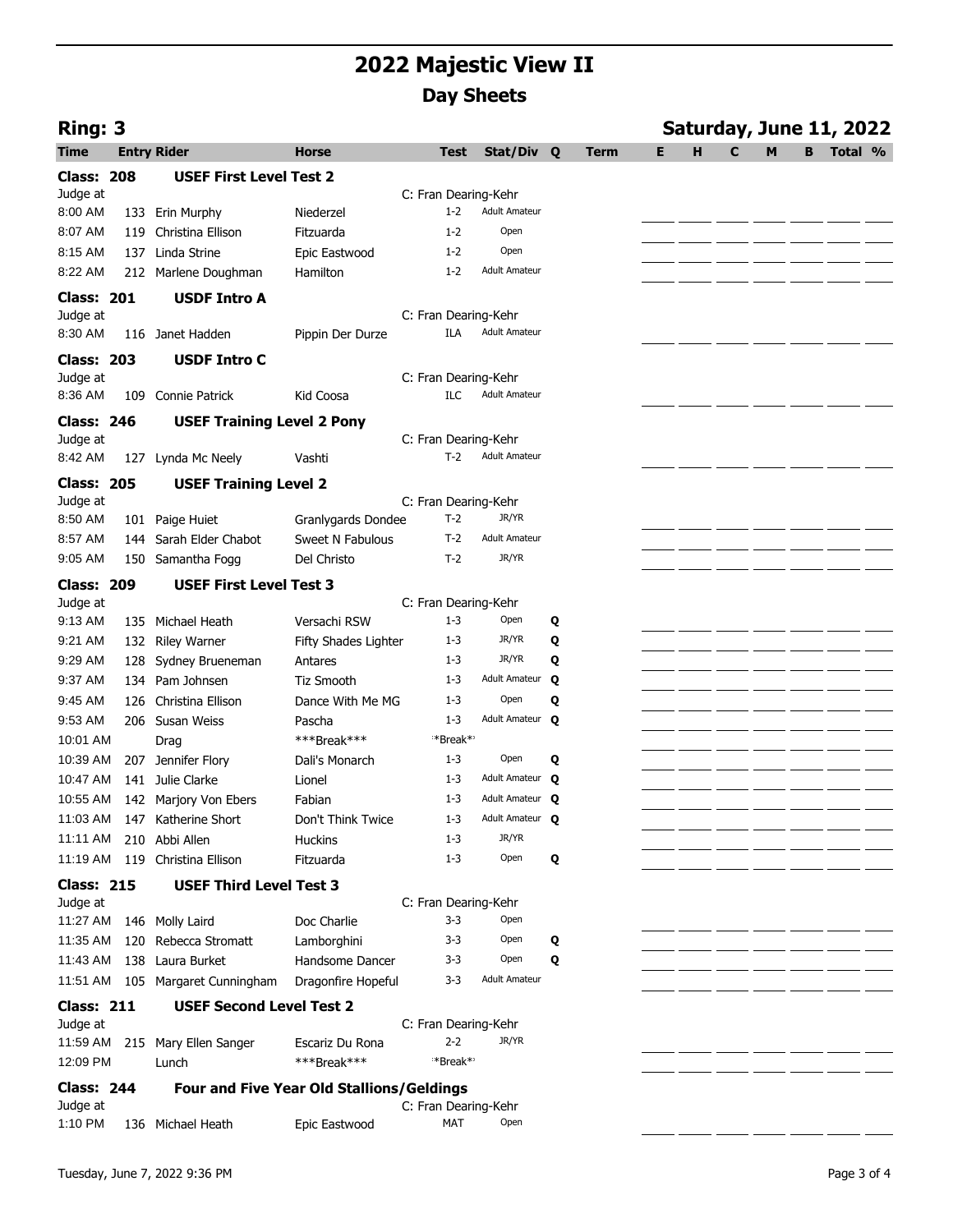| Ring: 3           |                 |                                 |                    |                      |                      |             |   |   |   |   |   | Saturday, June 11, 2022 |  |
|-------------------|-----------------|---------------------------------|--------------------|----------------------|----------------------|-------------|---|---|---|---|---|-------------------------|--|
| <b>Time</b>       |                 | <b>Entry Rider</b>              | <b>Horse</b>       | <b>Test</b>          | Stat/Div Q           | <b>Term</b> | E | н | C | M | B | Total %                 |  |
| <b>Class: 202</b> |                 | <b>USDF Intro B</b>             |                    |                      |                      |             |   |   |   |   |   |                         |  |
| Judge at          |                 |                                 |                    | C: Fran Dearing-Kehr |                      |             |   |   |   |   |   |                         |  |
| 1:19 PM           |                 | 116 Janet Hadden                | Pippin Der Durze   | <b>ILB</b>           | <b>Adult Amateur</b> |             |   |   |   |   |   |                         |  |
| <b>Class: 204</b> |                 | <b>USEF Training Level 1</b>    |                    |                      |                      |             |   |   |   |   |   |                         |  |
| Judge at          |                 |                                 |                    | C: Fran Dearing-Kehr |                      |             |   |   |   |   |   |                         |  |
| 1:25 PM           | 109             | Connie Patrick                  | Kid Coosa          | $T-1$                | <b>Adult Amateur</b> |             |   |   |   |   |   |                         |  |
| 1:32 PM           | 10 <sub>2</sub> | Laura Kosiorek-Smith            | Arlo               | $T-1$                | Open                 |             |   |   |   |   |   |                         |  |
| <b>Class: 210</b> |                 | <b>USEF Second Level Test 1</b> |                    |                      |                      |             |   |   |   |   |   |                         |  |
| Judge at          |                 |                                 |                    | C: Fran Dearing-Kehr |                      |             |   |   |   |   |   |                         |  |
| 1:39 PM           |                 | 210 Abbi Allen                  | <b>Huckins</b>     | $2 - 1$              | JR/YR                |             |   |   |   |   |   |                         |  |
| 1:46 PM           | 104             | Susan Segerman                  | Moonshine OAM      | $2 - 1$              | <b>Adult Amateur</b> |             |   |   |   |   |   |                         |  |
| 1:54 PM           |                 | 204 Jessica Gaston              | Doctini            | $2 - 1$              | Open                 |             |   |   |   |   |   |                         |  |
| 2:01 PM           | 140             | Georgia Navarro                 | Santa Valentina    | $2 - 1$              | <b>Adult Amateur</b> |             |   |   |   |   |   |                         |  |
| 2:09 PM           | 111             | <b>Christy Wilcox</b>           | Zoro               | $2 - 1$              | <b>Adult Amateur</b> |             |   |   |   |   |   |                         |  |
| 2:16 PM           | 118             | Rhea Erickson                   | <b>FHF Riley</b>   | $2 - 1$              | <b>Adult Amateur</b> |             |   |   |   |   |   |                         |  |
| 2:24 PM           |                 | <b>Break</b>                    | ***Break***        | **Break**            |                      |             |   |   |   |   |   |                         |  |
| 2:39 PM           |                 | 206 Susan Weiss                 | Pascha             | $2 - 1$              | <b>Adult Amateur</b> |             |   |   |   |   |   |                         |  |
| 2:46 PM           | 215             | Mary Ellen Sanger               | Escariz Du Rona    | $2 - 1$              | JR/YR                |             |   |   |   |   |   |                         |  |
| 2:54 PM           | 112             | Channing Seideman               | Perla              | $2 - 1$              | <b>Adult Amateur</b> |             |   |   |   |   |   |                         |  |
| <b>Class: 216</b> |                 | <b>USEF Fourth Level Test 1</b> |                    |                      |                      |             |   |   |   |   |   |                         |  |
| Judge at          |                 |                                 |                    | C: Fran Dearing-Kehr |                      |             |   |   |   |   |   |                         |  |
| 3:01 PM           | 139             | June Scholl                     | <b>Easy Street</b> | $4 - 1$              | <b>Adult Amateur</b> |             |   |   |   |   |   |                         |  |
| 3:09 PM           | 114             | <b>Brittany Geglein</b>         | Hohenfels SH       | $4 - 1$              | Open                 |             |   |   |   |   |   |                         |  |
| 3:17 PM           | 117             | Josefine Parada                 | Delorean MF        | $4 - 1$              | JR/YR                |             |   |   |   |   |   |                         |  |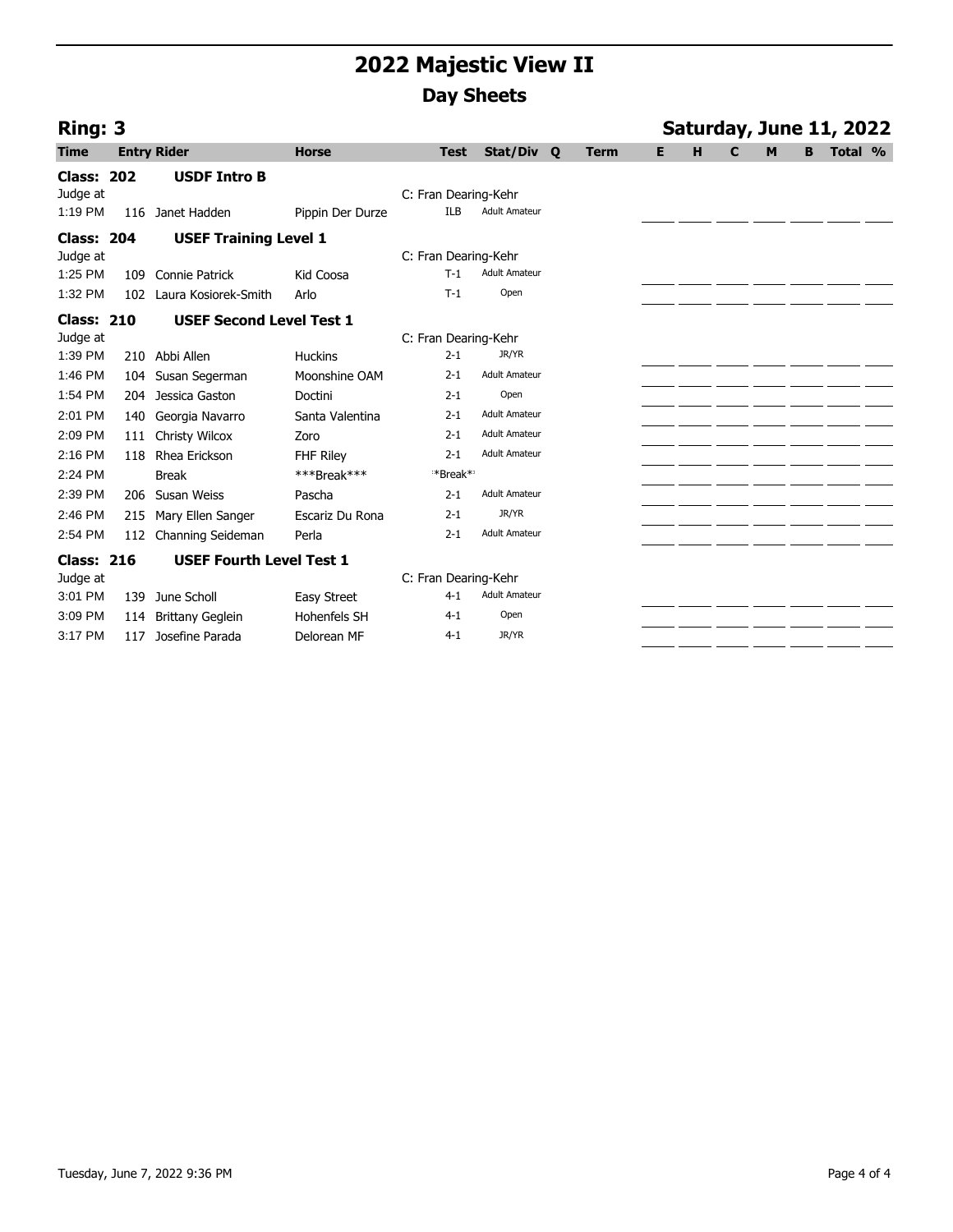| Ring: 2                       |     |                                 |                                                   |                          |                         |   |             |   |   |   |                            |    | <b>Sunday, June 12, 2022</b> |  |
|-------------------------------|-----|---------------------------------|---------------------------------------------------|--------------------------|-------------------------|---|-------------|---|---|---|----------------------------|----|------------------------------|--|
| <b>Time</b>                   |     | <b>Entry Rider</b>              | <b>Horse</b>                                      | Test                     | Stat/Div Q              |   | <b>Term</b> | Е | н | C | м                          | B. | Total %                      |  |
| <b>Class: 411</b>             |     |                                 | FEI YR Individual (NAYC/USEF Qualifying)          |                          |                         |   |             |   |   |   |                            |    |                              |  |
| Judge at                      |     |                                 |                                                   | C: Fran Dearing-Kehr     |                         |   |             |   |   |   | <b>B: Agnes Billington</b> |    |                              |  |
| 8:00 AM                       |     | 149 Mary Piller                 | Oreo                                              | <b>YRI</b>               | JR/YR                   |   |             |   |   |   |                            |    |                              |  |
| 8:09 AM                       |     | Both Judges at C                | ***Break***                                       | *Break*                  |                         |   |             |   |   |   |                            |    |                              |  |
| <b>Class: 400</b>             |     |                                 | USEF 4 Yr Old Horse Test (Markel/USEF Qualifying) |                          |                         |   |             |   |   |   |                            |    |                              |  |
| Judge at                      |     |                                 |                                                   | C: Billington Dearing-Ke |                         |   |             |   |   |   |                            |    |                              |  |
| 8:13 AM                       |     | 102 Laura Kosiorek-Smith        | Arlo                                              | USEF4                    | Open                    |   |             |   |   |   |                            |    |                              |  |
| Class: 401                    |     |                                 | FEI 5 Yr Old YH Final (Markel/USEF Qualifying)    |                          |                         |   |             |   |   |   |                            |    |                              |  |
| Judge at                      |     |                                 |                                                   | C: Billington Dearing-Ke |                         |   |             |   |   |   |                            |    |                              |  |
| 8:23 AM                       |     | 103 Emily Hadden-Morris         | <b>Chez Versailles</b>                            | YH5F                     | Open                    |   |             |   |   |   |                            |    |                              |  |
| <b>Class: 402</b>             |     |                                 | FEI 6 Yr Old YH Final (Markel/USEF Qualifying)    |                          |                         |   |             |   |   |   |                            |    |                              |  |
| Judge at                      |     |                                 |                                                   | C: Billington Dearing-Ke |                         |   |             |   |   |   |                            |    |                              |  |
| 8:33 AM                       |     | 217 Rebekah Ann Mingari         | Bruce Springsteen MF                              | YH6F                     | Open                    |   |             |   |   |   |                            |    |                              |  |
| 8:43 AM                       |     | Change to 1 Judge               | ***Break***                                       | *Break*                  |                         |   |             |   |   |   |                            |    |                              |  |
| <b>Class: 318</b>             |     | <b>USEF Fourth Level Test 3</b> |                                                   |                          |                         |   |             |   |   |   |                            |    |                              |  |
| Judge at                      |     |                                 |                                                   | C: Fran Dearing-Kehr     |                         |   |             |   |   |   |                            |    |                              |  |
| 8:46 AM                       |     | 201 Samantha Fogg               | Nacona                                            | $4 - 3$                  | JR/YR                   | Q |             |   |   |   |                            |    |                              |  |
| 8:54 AM                       |     | 110 Betsy Kang                  | El Pantero WF                                     | $4 - 3$                  | Adult Amateur O         |   |             |   |   |   |                            |    |                              |  |
| 9:03 AM                       |     | 143 Anastasia Curwood           | Loughan Glen                                      | 4-3                      | <b>Adult Amateur</b>    |   |             |   |   |   |                            |    |                              |  |
| 9:11 AM                       |     | 138 Laura Burket                | Handsome Dancer                                   | 4-3                      | Open                    | Q |             |   |   |   |                            |    |                              |  |
| <b>Class: 319</b>             |     | <b>FEI Prix St Georges</b>      |                                                   |                          |                         |   |             |   |   |   |                            |    |                              |  |
| Judge at                      |     |                                 |                                                   | C: Fran Dearing-Kehr     |                         |   |             |   |   |   |                            |    |                              |  |
| 9:20 AM                       |     | 123 Brittany Geglein            | Contempo                                          | PSG<br>PSG               | Open<br>Adult Amateur Q | Q |             |   |   |   |                            |    |                              |  |
| 9:29 AM<br>9:38 AM            |     | 148 Annie Campbell              | <b>Virtus</b>                                     | PSG                      | Open                    |   |             |   |   |   |                            |    |                              |  |
| 9:47 AM                       |     | 121 Emily Brollier<br>Drag      | Winterlake Giorgio<br>***Break***                 | **Break**                |                         |   |             |   |   |   |                            |    |                              |  |
|                               |     |                                 |                                                   |                          |                         |   |             |   |   |   |                            |    |                              |  |
| <b>Class: 322</b><br>Judge at |     | <b>FEI Grand Prix</b>           |                                                   | C: Fran Dearing-Kehr     |                         |   |             |   |   |   |                            |    |                              |  |
| 10:02 AM                      |     | 145 Lilla S Mason               | Wanders Mocha Delight                             | GP                       | Adult Amateur O         |   |             |   |   |   |                            |    |                              |  |
| 10:11 AM                      |     | 125 Linda Burtwistle            | Puerto Rico                                       | GP                       | <b>Adult Amateur</b>    |   |             |   |   |   |                            |    |                              |  |
| 10:20 AM                      |     | 122 Tina Cimino West            | <b>Dressed To Thrill</b>                          | GP                       | Adult Amateur Q         |   |             |   |   |   |                            |    |                              |  |
| <b>Class: 313</b>             |     | <b>USEF Third Level Test 1</b>  |                                                   |                          |                         |   |             |   |   |   |                            |    |                              |  |
| Judge at                      |     |                                 |                                                   | C: Fran Dearing-Kehr     |                         |   |             |   |   |   |                            |    |                              |  |
| 10:29 AM                      |     | 115 Mary House                  | Hohenfels SH                                      | $3-1$                    | <b>Adult Amateur</b>    |   |             |   |   |   |                            |    |                              |  |
| 10:37 AM                      | 129 | Kristie Lutz                    | Kennedy                                           | 3-1                      | Open                    |   |             |   |   |   |                            |    |                              |  |
| 10:45 AM                      |     | 205 Brittany Geglein            | Santa Valentina                                   | 3-1                      | Open                    |   |             |   |   |   |                            |    |                              |  |
| <b>Class: 306</b>             |     | <b>USEF Training Level 3</b>    |                                                   |                          |                         |   |             |   |   |   |                            |    |                              |  |
| Judge at                      |     |                                 |                                                   | C: Fran Dearing-Kehr     |                         |   |             |   |   |   |                            |    |                              |  |
| 10:53 AM                      |     | 213 Erin Liedle                 | No Limit                                          | $T-3$                    | Adult Amateur <b>Q</b>  |   |             |   |   |   |                            |    |                              |  |
| 11:00 AM                      |     | 131 Serena Hanavan              | Laetitia                                          | $T-3$                    | Adult Amateur <b>Q</b>  |   |             |   |   |   |                            |    |                              |  |
| 11:07 AM                      |     | 202 Jill Dixon                  | Remington HHV                                     | $T-3$                    | Adult Amateur Q         |   |             |   |   |   |                            |    |                              |  |
| 11:14 AM                      |     | 203 Jessica Gaston              | Finesse                                           | $T-3$                    | Open                    | Q |             |   |   |   |                            |    |                              |  |
| 11:21 AM                      |     | 130 Barbara Davenport           | Gage                                              | $T-3$                    | <b>Adult Amateur</b>    |   |             |   |   |   |                            |    |                              |  |
| 11:28 AM                      |     | 107 Janice Beckett              | Clifford                                          | $T-3$                    | Adult Amateur <b>Q</b>  |   |             |   |   |   |                            |    |                              |  |
| 11:35 AM                      |     | 144 Sarah Elder Chabot          | Sweet N Fabulous                                  | T-3                      | Adult Amateur Q         |   |             |   |   |   |                            |    |                              |  |
| 11:42 AM                      | 101 | Paige Huiet                     | Granlygards Dondee                                | $T-3$                    | JR/YR                   | Q |             |   |   |   |                            |    |                              |  |
| 11:49 AM                      |     | 132 Riley Warner                | Fifty Shades Lighter                              | $T-3$                    | JR/YR                   | Q |             |   |   |   |                            |    |                              |  |
| 11:56 AM                      |     | Lunch                           | ***Break***                                       | *Break*                  |                         |   |             |   |   |   |                            |    |                              |  |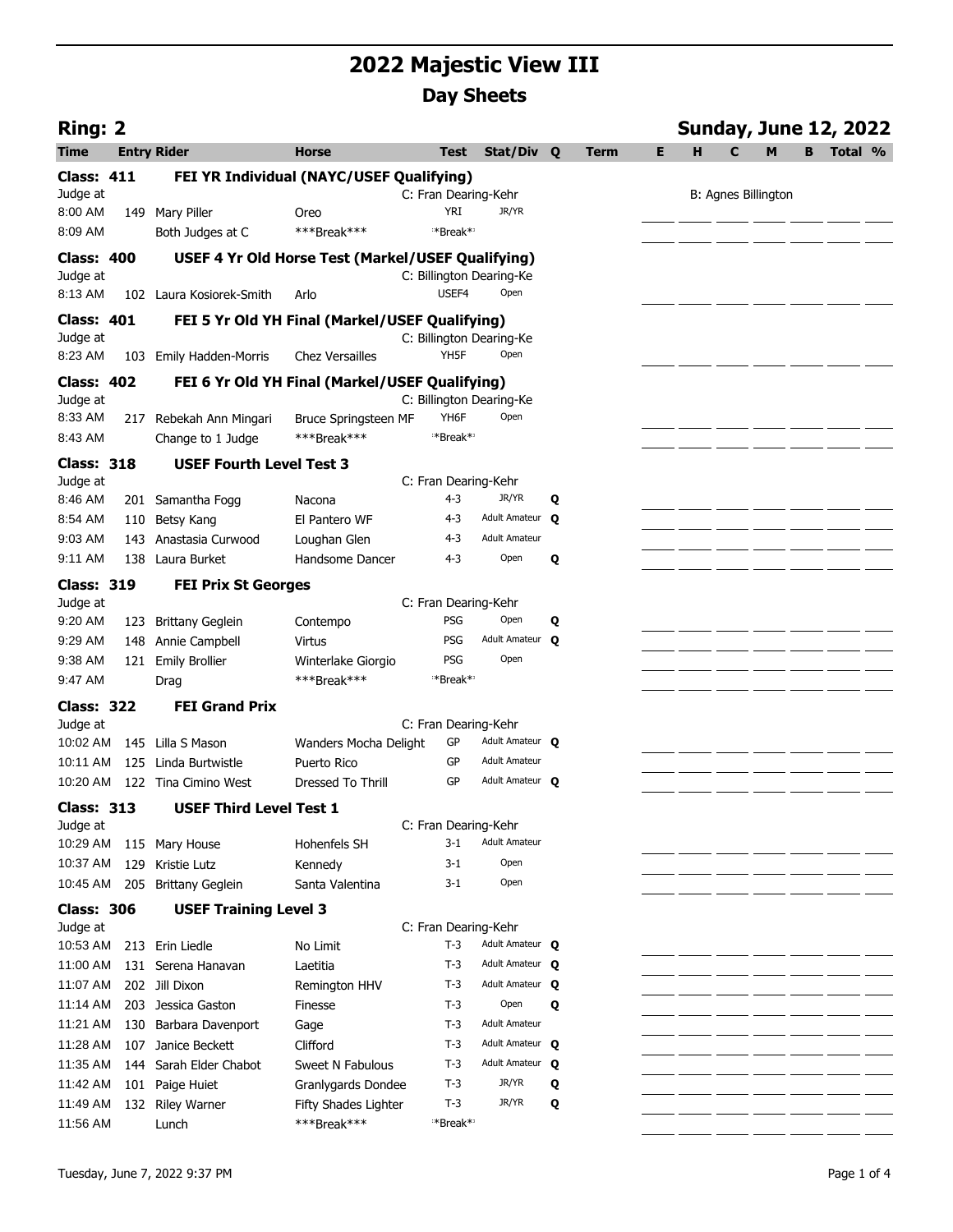| <b>Ring: 2</b>    |     |                                   |                                         |                      |                        |              |      |   |   |   | <b>Sunday, June 12, 2022</b> |   |         |  |
|-------------------|-----|-----------------------------------|-----------------------------------------|----------------------|------------------------|--------------|------|---|---|---|------------------------------|---|---------|--|
| Time              |     | <b>Entry Rider</b>                | Horse                                   | <b>Test</b>          | Stat/Div Q             |              | Term | Е | н | C | м                            | R | Total % |  |
| <b>Class: 417</b> |     |                                   | FEI YR Freestyle (NAYC/USEF Qualifying) |                      |                        |              |      |   |   |   |                              |   |         |  |
| Judge at          |     |                                   |                                         | C: Fran Dearing-Kehr |                        |              |      |   |   |   | <b>B: Agnes Billington</b>   |   |         |  |
| 12:50 PM          | 149 | Mary Piller                       | Oreo                                    | <b>YRFS</b>          | JR/YR                  |              |      |   |   |   |                              |   |         |  |
| 12:59 PM          |     | Change to 1 Judge                 | ***Break***                             | *Break*              |                        |              |      |   |   |   |                              |   |         |  |
| <b>Class: 324</b> |     | USDF Freestyle (Tr - 4th)         |                                         |                      |                        |              |      |   |   |   |                              |   |         |  |
| Judge at          |     |                                   |                                         | C: Fran Dearing-Kehr |                        |              |      |   |   |   |                              |   |         |  |
| 1:03 PM           | 108 | Josefine Parada                   | Phantom Knight                          | FS1                  | JR/YR                  | Q            |      |   |   |   |                              |   |         |  |
| 1:12 PM           |     | 112 Channing Seideman             | Perla                                   | FS1                  | Adult Amateur          | $\mathbf{o}$ |      |   |   |   |                              |   |         |  |
| 1:21 PM           |     | 211 Dianna Harmon                 | <b>Beaulieu's Quixote</b>               | FS <sub>1</sub>      | Adult Amateur          | Q            |      |   |   |   |                              |   |         |  |
| 1:30 PM           |     | 124 Meredith Long                 | <b>Max Sinclair</b>                     | FS3                  | Open                   | Q            |      |   |   |   |                              |   |         |  |
| 1:39 PM           | 113 | Kelli Mardell-Ziehm               | Don Draper                              | FS3                  | Open                   | Q            |      |   |   |   |                              |   |         |  |
| <b>Class: 317</b> |     | <b>USEF Fourth Level Test 2</b>   |                                         |                      |                        |              |      |   |   |   |                              |   |         |  |
| Judge at          |     |                                   |                                         | C: Fran Dearing-Kehr |                        |              |      |   |   |   |                              |   |         |  |
| 1:48 PM           | 218 | Deborah Sillins                   | Dimitri EG                              | $4-2$                | <b>Adult Amateur</b>   |              |      |   |   |   |                              |   |         |  |
| <b>Class: 312</b> |     | <b>USEF Second Level Test 3</b>   |                                         |                      |                        |              |      |   |   |   |                              |   |         |  |
| Judge at          |     |                                   |                                         | C: Fran Dearing-Kehr |                        |              |      |   |   |   |                              |   |         |  |
| 1:56 PM           |     | 106 Lori Cole                     | Icaro Mr                                | $2 - 3$              | Adult Amateur O        |              |      |   |   |   |                              |   |         |  |
| 2:04 PM           |     | 141 Julie Clarke                  | Lionel                                  | $2 - 3$              | Adult Amateur O        |              |      |   |   |   |                              |   |         |  |
| 2:12 PM           |     | <b>Break</b>                      | ***Break***                             | **Break**            |                        |              |      |   |   |   |                              |   |         |  |
| <b>Class: 347</b> |     | <b>USEF Training Level 3 Pony</b> |                                         |                      |                        |              |      |   |   |   |                              |   |         |  |
| Judge at          |     |                                   |                                         | C: Fran Dearing-Kehr |                        |              |      |   |   |   |                              |   |         |  |
| 2:27 PM           |     | 127 Lynda Mc Neely                | Vashti                                  | $T-3$                | <b>Adult Amateur</b>   |              |      |   |   |   |                              |   |         |  |
| <b>Class: 307</b> |     | <b>USEF First Level Test 1</b>    |                                         |                      |                        |              |      |   |   |   |                              |   |         |  |
| Judge at          |     |                                   |                                         | C: Fran Dearing-Kehr |                        |              |      |   |   |   |                              |   |         |  |
| 2:34 PM           | 130 | Barbara Davenport                 | Gage                                    | $1 - 1$              | <b>Adult Amateur</b>   |              |      |   |   |   |                              |   |         |  |
| 2:41 PM           | 214 | Matilda Westrich                  | <b>Hawt Cocoa</b>                       | $1 - 1$              | JR/YR                  |              |      |   |   |   |                              |   |         |  |
| 2:48 PM           |     | 212 Marlene Doughman              | Hamilton                                | $1 - 1$              | <b>Adult Amateur</b>   |              |      |   |   |   |                              |   |         |  |
| <b>Class: 327</b> |     | <b>USEF TOC</b>                   |                                         |                      |                        |              |      |   |   |   |                              |   |         |  |
| Judge at          |     |                                   |                                         | C: Fran Dearing-Kehr |                        |              |      |   |   |   |                              |   |         |  |
| 2:55 PM           | 129 | Kristie Lutz                      | Kennedy                                 | $3 - 1$              | Open                   |              |      |   |   |   |                              |   |         |  |
| 3:03 PM           | 207 | Jennifer Flory                    | Dali's Monarch                          | $1 - 3$              | Open                   | Q            |      |   |   |   |                              |   |         |  |
| 3:11 PM           | 213 | Erin Liedle                       | No Limit                                | $T-3$                | Adult Amateur <b>Q</b> |              |      |   |   |   |                              |   |         |  |
| 3:18 PM           |     | 111 Christy Wilcox                | Zoro                                    | $2 - 2$              | <b>Adult Amateur</b>   |              |      |   |   |   |                              |   |         |  |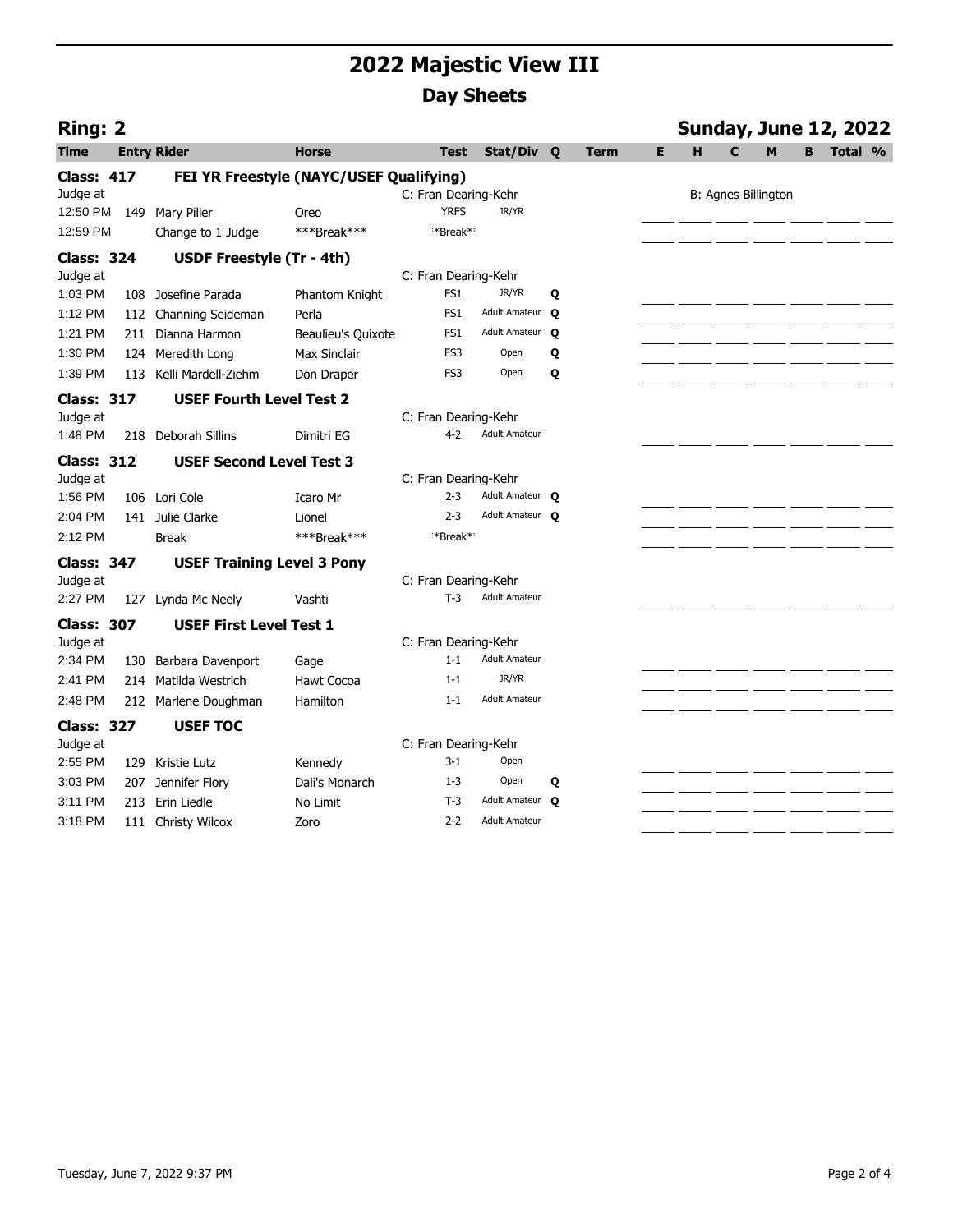| Ring: 3              |     |                                                  |                                                 |                                |                         |   |             |   |   |   |   |   | <b>Sunday, June 12, 2022</b> |  |
|----------------------|-----|--------------------------------------------------|-------------------------------------------------|--------------------------------|-------------------------|---|-------------|---|---|---|---|---|------------------------------|--|
| <b>Time</b>          |     | <b>Entry Rider</b>                               | Horse                                           | <b>Test</b>                    | Stat/Div Q              |   | <b>Term</b> | Е | н | C | M | B | Total %                      |  |
| <b>Class: 301</b>    |     | <b>USDF Intro A</b>                              |                                                 |                                |                         |   |             |   |   |   |   |   |                              |  |
| Judge at             |     |                                                  |                                                 | C: Agnes Billington            |                         |   |             |   |   |   |   |   |                              |  |
| 8:50 AM              |     | 116 Janet Hadden                                 | Pippin Der Durze                                | ILA                            | <b>Adult Amateur</b>    |   |             |   |   |   |   |   |                              |  |
| <b>Class: 308</b>    |     | <b>USEF First Level Test 2</b>                   |                                                 |                                |                         |   |             |   |   |   |   |   |                              |  |
| Judge at             |     |                                                  |                                                 | C: Agnes Billington            |                         |   |             |   |   |   |   |   |                              |  |
| 8:56 AM              |     | 133 Erin Murphy                                  | Niederzel                                       | $1 - 2$                        | <b>Adult Amateur</b>    |   |             |   |   |   |   |   |                              |  |
| 9:03 AM              |     | 212 Marlene Doughman                             | Hamilton                                        | $1 - 2$                        | <b>Adult Amateur</b>    |   |             |   |   |   |   |   |                              |  |
| 9:11 AM              | 126 | Christina Ellison                                | Dance With Me MG                                | $1 - 2$                        | Open                    |   |             |   |   |   |   |   |                              |  |
| 9:18 AM              | 137 | Linda Strine                                     | Epic Eastwood                                   | $1 - 2$                        | Open                    |   |             |   |   |   |   |   |                              |  |
| <b>Class: 303</b>    |     | <b>USDF Intro C</b>                              |                                                 |                                |                         |   |             |   |   |   |   |   |                              |  |
| Judge at             |     |                                                  |                                                 | C: Agnes Billington            |                         |   |             |   |   |   |   |   |                              |  |
| 9:26 AM              | 109 | Connie Patrick                                   | Kid Coosa                                       | ILC                            | <b>Adult Amateur</b>    |   |             |   |   |   |   |   |                              |  |
| <b>Class: 346</b>    |     | <b>USEF Training Level 2 Pony</b>                |                                                 |                                |                         |   |             |   |   |   |   |   |                              |  |
| Judge at             |     |                                                  |                                                 | C: Agnes Billington            |                         |   |             |   |   |   |   |   |                              |  |
| 9:32 AM              |     | 127 Lynda Mc Neely                               | Vashti                                          | $T-2$                          | <b>Adult Amateur</b>    |   |             |   |   |   |   |   |                              |  |
| <b>Class: 305</b>    |     | <b>USEF Training Level 2</b>                     |                                                 |                                |                         |   |             |   |   |   |   |   |                              |  |
| Judge at             |     |                                                  |                                                 | C: Agnes Billington            |                         |   |             |   |   |   |   |   |                              |  |
| 9:40 AM              |     | 144 Sarah Elder Chabot                           | Sweet N Fabulous                                | $T-2$                          | <b>Adult Amateur</b>    |   |             |   |   |   |   |   |                              |  |
| 9:47 AM              |     | 101 Paige Huiet                                  | Granlygards Dondee                              | $T-2$                          | JR/YR                   |   |             |   |   |   |   |   |                              |  |
| 9:55 AM              | 150 | Samantha Fogg                                    | Del Christo                                     | $T-2$                          | JR/YR                   |   |             |   |   |   |   |   |                              |  |
| 10:03 AM             |     | Drag                                             | ***Break***                                     | **Break**                      |                         |   |             |   |   |   |   |   |                              |  |
|                      |     |                                                  |                                                 |                                |                         |   |             |   |   |   |   |   |                              |  |
| <b>Class: 309</b>    |     | <b>USEF First Level Test 3</b>                   |                                                 |                                |                         |   |             |   |   |   |   |   |                              |  |
| Judge at<br>10:18 AM |     |                                                  | Fifty Shades Lighter                            | C: Agnes Billington<br>$1 - 3$ | JR/YR                   | Q |             |   |   |   |   |   |                              |  |
| 10:26 AM             | 126 | 132 Riley Warner<br>Christina Ellison            | Dance With Me MG                                | $1 - 3$                        | Open                    | Q |             |   |   |   |   |   |                              |  |
| 10:34 AM             | 209 |                                                  | Derecho                                         | $1 - 3$                        | Adult Amateur           | Q |             |   |   |   |   |   |                              |  |
| 10:42 AM             |     | Cassidy Deimling-Pettit<br>142 Marjory Von Ebers | Fabian                                          | $1 - 3$                        | Adult Amateur Q         |   |             |   |   |   |   |   |                              |  |
|                      |     |                                                  |                                                 | $1 - 3$                        | JR/YR                   | Q |             |   |   |   |   |   |                              |  |
| 10:50 AM<br>10:58 AM | 128 | Sydney Brueneman<br>Pam Johnsen                  | Antares<br><b>Tiz Smooth</b>                    | $1 - 3$                        | Adult Amateur Q         |   |             |   |   |   |   |   |                              |  |
|                      | 134 |                                                  |                                                 | $1 - 3$                        |                         |   |             |   |   |   |   |   |                              |  |
| 11:06 AM             |     | 141 Julie Clarke                                 | Lionel                                          |                                | Adult Amateur Q<br>Open |   |             |   |   |   |   |   |                              |  |
| 11:14 AM             |     | 135 Michael Heath                                | Versachi RSW                                    | $1 - 3$                        | <b>Adult Amateur</b>    | Q |             |   |   |   |   |   |                              |  |
|                      |     | 11:22 AM 133 Erin Murphy                         | Niederzel                                       | $1 - 3$                        | JR/YR                   |   |             |   |   |   |   |   |                              |  |
| 11:30 AM             | 210 | Abbi Allen                                       | Huckins                                         | $1 - 3$                        | Adult Amateur Q         |   |             |   |   |   |   |   |                              |  |
| 11:38 AM             |     | 206 Susan Weiss                                  | Pascha                                          | $1 - 3$                        |                         |   |             |   |   |   |   |   |                              |  |
| 11:46 AM             |     | 207 Jennifer Flory                               | Dali's Monarch                                  | $1 - 3$                        | Open                    | Q |             |   |   |   |   |   |                              |  |
| 11:54 AM             |     | 119 Christina Ellison                            | Fitzuarda                                       | $1 - 3$                        | Open                    | Q |             |   |   |   |   |   |                              |  |
| 12:02 PM             |     | Lunch                                            | ***Break***                                     | **Break**                      |                         |   |             |   |   |   |   |   |                              |  |
| <b>Class: 344</b>    |     |                                                  | <b>Four and Five Year Old Stallions/Gelding</b> |                                |                         |   |             |   |   |   |   |   |                              |  |
| Judge at             |     |                                                  |                                                 | C: Agnes Billington            |                         |   |             |   |   |   |   |   |                              |  |
| 1:05 PM              |     | 136 Michael Heath                                | Epic Eastwood                                   | MAT                            | Open                    |   |             |   |   |   |   |   |                              |  |
| 1:05 PM              | 103 | <b>Emily Hadden-Morris</b>                       | <b>Chez Versailles</b>                          | <b>MAT</b>                     | Open                    |   |             |   |   |   |   |   |                              |  |
| <b>Class: 315</b>    |     | <b>USEF Third Level Test 3</b>                   |                                                 |                                |                         |   |             |   |   |   |   |   |                              |  |
| Judge at             |     |                                                  |                                                 | C: Agnes Billington            |                         |   |             |   |   |   |   |   |                              |  |
| 1:17 PM              | 120 | Rebecca Stromatt                                 | Lamborghini                                     | $3 - 3$                        | Open                    | Q |             |   |   |   |   |   |                              |  |
| 1:25 PM              |     | 138 Laura Burket                                 | Handsome Dancer                                 | $3 - 3$                        | Open                    | Q |             |   |   |   |   |   |                              |  |
| 1:33 PM              |     | 105 Margaret Cunningham                          | Dragonfire Hopeful                              | 3-3                            | <b>Adult Amateur</b>    |   |             |   |   |   |   |   |                              |  |